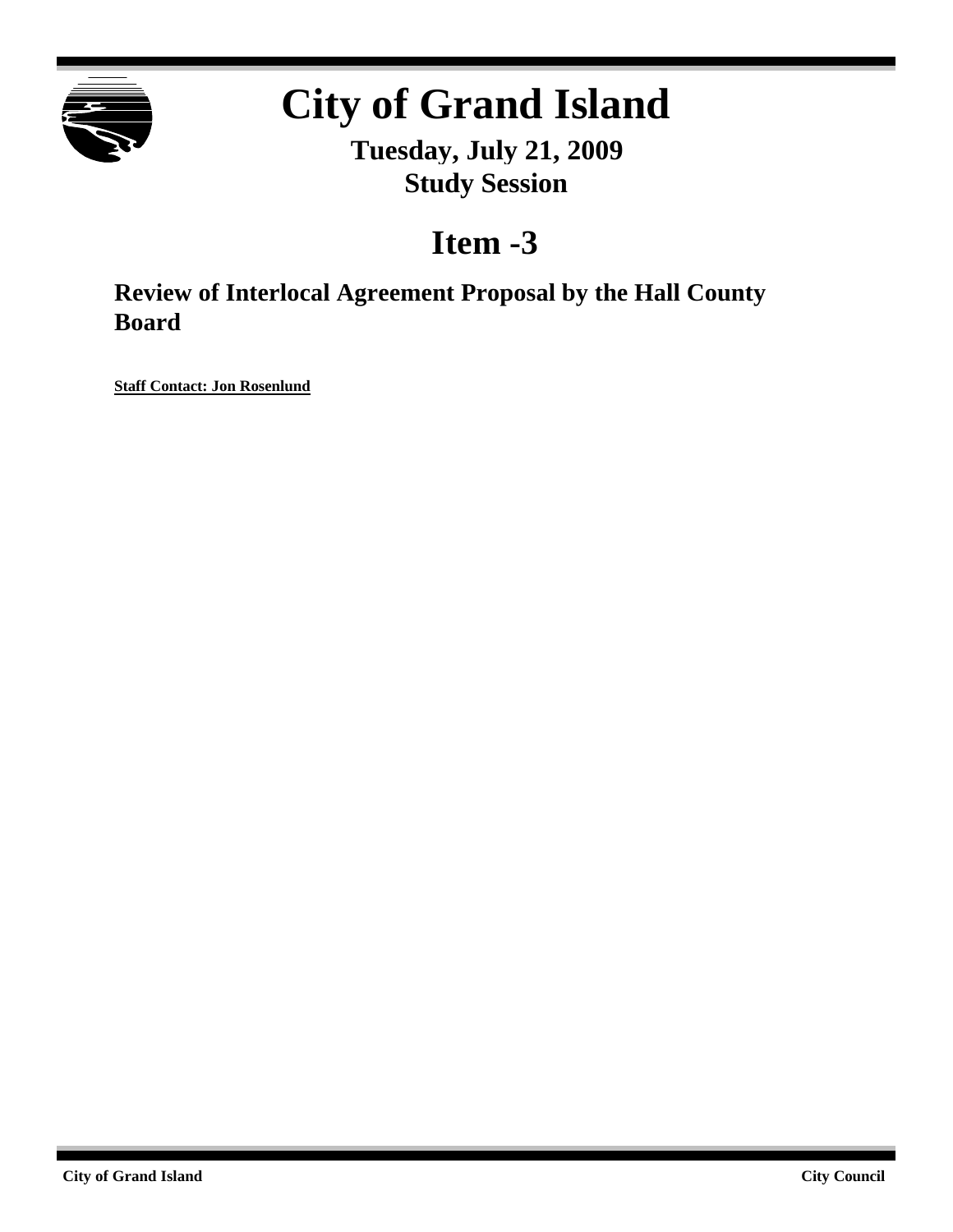# **Council Agenda Memo**

| From:                          | Jon Rosenlund, Emergency Management Director  |
|--------------------------------|-----------------------------------------------|
| <b>Meeting:</b>                | July 21, 2009                                 |
| Subject:                       | Interlocal Agreement Proposal by County Board |
| <b>Item <math>\#</math>'s:</b> | 3                                             |
| $Presenter(s):$                | Jon Rosenlund, Emergency Management Director  |

### **Background**

The Emergency Management Department is funded through interlocal agreement between the City and County. The interlocal agreement establishes an Interlocal Committee made up of members of both the County Board and the City Counc il to maintain and manage this agreement.

According to the current agreement, all general fund expenses and revenues are divided equally, including the three functions of (1) Emergency Management, (2) 911 Communications and (3) the Hall County Local Emergency Planning Committee. In FY 2009, that 50/50 division of total costs after revenues meant a commitment of **\$434,784** from both the City and County.

The County Board has approached the City through the Interlocal Committee to redefine the cost share of the Communications functional budget as listed below.

### **Discussion**

Currently, all expenses and revenues to the Emergency Management Department general fund budget are divided equally between the City and County. This includes funding the three general fund functions of (1) Emergency Management, (2) 911 Communications, and (3) the Local Emergency Planning Committee (LEPC).

The County has proposed, through the Interlocal Committee, to change the 50/50 cost share for the Communications function to a 70/30 City/County split as shown below: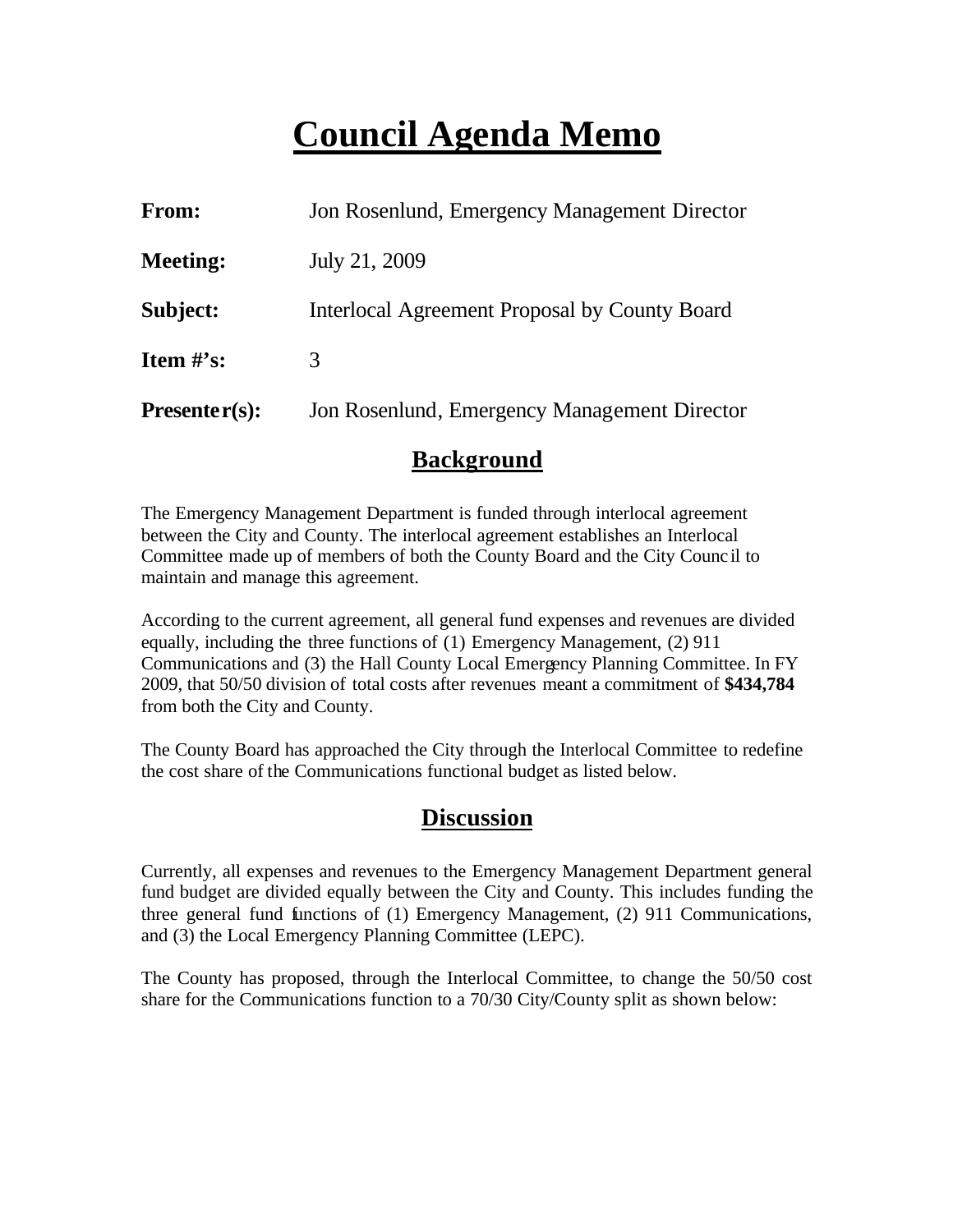| <b>Budget Category</b>      | <b>City Share</b> | <b>City Cost</b> | <b>County Share</b> | <b>County Cost</b> |
|-----------------------------|-------------------|------------------|---------------------|--------------------|
| <b>Emergency Management</b> | 50%               | 74,798           | 50%                 | 74.798             |
| Communications              | 70%               | 553,178          | 30%                 | 237,076            |
| <b>LEPC</b>                 | 50%               | 2,780            | 50%                 | 2,780              |
| <b>Total</b>                |                   | 630,756          |                     | \$314,654          |

In support of their proposal, the County Board sites Communications statistics from the Emergency Management Department such as:

| <b>Radio Log (Spillman Activity Log)</b>    |       |  |  |  |
|---------------------------------------------|-------|--|--|--|
| <b>City Agencies</b>                        | 72%   |  |  |  |
| Non-City Local Agencies                     | 28 %  |  |  |  |
| State, Other                                | $1\%$ |  |  |  |
|                                             |       |  |  |  |
| Calle by Area (Adjusted for Cea Cade Frror) |       |  |  |  |

| Calls by Area (Adjusted for Geo-Code Error) |       |  |  |  |
|---------------------------------------------|-------|--|--|--|
| City Agencies                               | 76.1% |  |  |  |
| Non-City Local Agencies                     | 23.9% |  |  |  |

| Calls by Area (Adjusted for Response Time) |     |
|--------------------------------------------|-----|
| <b>City Agencies</b>                       | 69% |
| Non-City Local Agencies                    | 31% |

Included with this memo are:

- 1. Attachment A 911 Communication Center Statistics
- 2. Current Interlocal Agreement dated May 4, 2009.
- 3. Proposed Interlocal Agreement revision submitted by the County July 16, 2009.

### **Conclusion**

This item is presented to the City Council in a Study Session to allow for any questions to be answered and to create a greater understanding of the issue at hand.

It is the intent of City Administration to bring this issue to a future council meeting.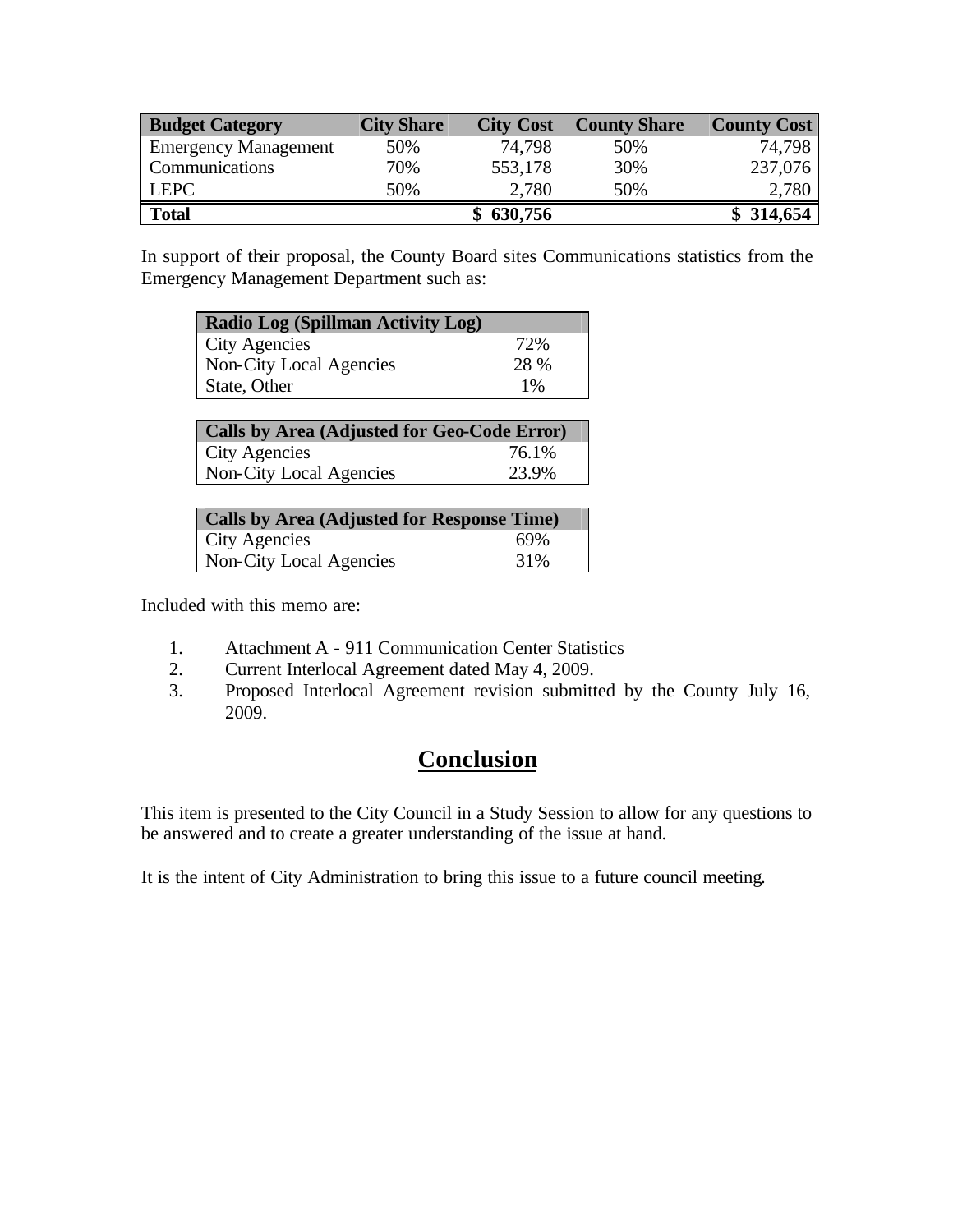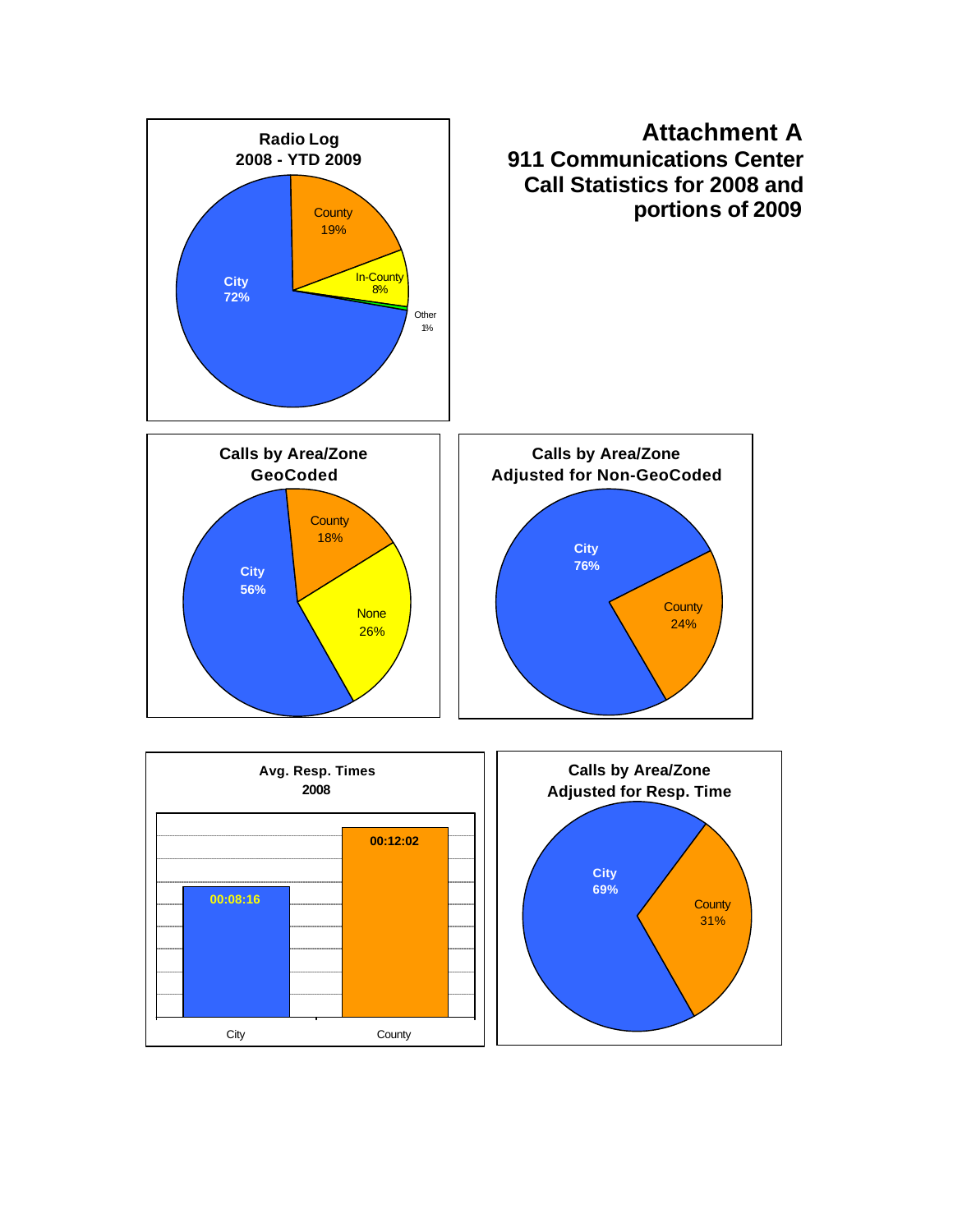#### EMERGENCY MANAGEMENT/COMMUNICATIONS CENTER **INTERLOCAL COOPERATION AGREEMENT**

 $\lambda$  and

WHEREAS, it is in the best interests of the County of Hall to participate in a joint emergency management/communications center with the City of Grand Island; and,

WHEREAS, it is in the best interests of the City of Grand Island to participate in a joint emergency management/communications center with the County of Hall; and,

WHEREAS, the County of Hall and the City of Grand Island wish to enter into such an agreement, pursuant to the terms of the Interlocal Cooperation Act; and,

WHEREAS, the Board of Supervisors of Hall County has reviewed this agreement and has authorized the chairman of the Board of Supervisors of Hall County to sign this agreement; and.

WHEREAS, the City Council of the City of Grand Island has reviewed this agreement and has authorized the Mayor of the City of Grand Island to sign this agreement.

NOW, THEREFORE, IT IS HEREBY MUTUALLY AGREED BY AND BETWEEN THE PARTIES HERETO THAT:

1. The term of this agreement shall be perpetual unless terminated as hereinafter provided.

 $2.$ The emergency management/communications center established pursuant to the terms of this agreement shall function as a department of the City of Grand Island, subject, however, to the terms of this agreement. The department shall be known as the "Emergency Management/Communication Center".

 $3.$ The Emergency Management/Communications Center shall be supervised by a joint committee consisting of the Chairman of the Board of Supervisors of Hall County, the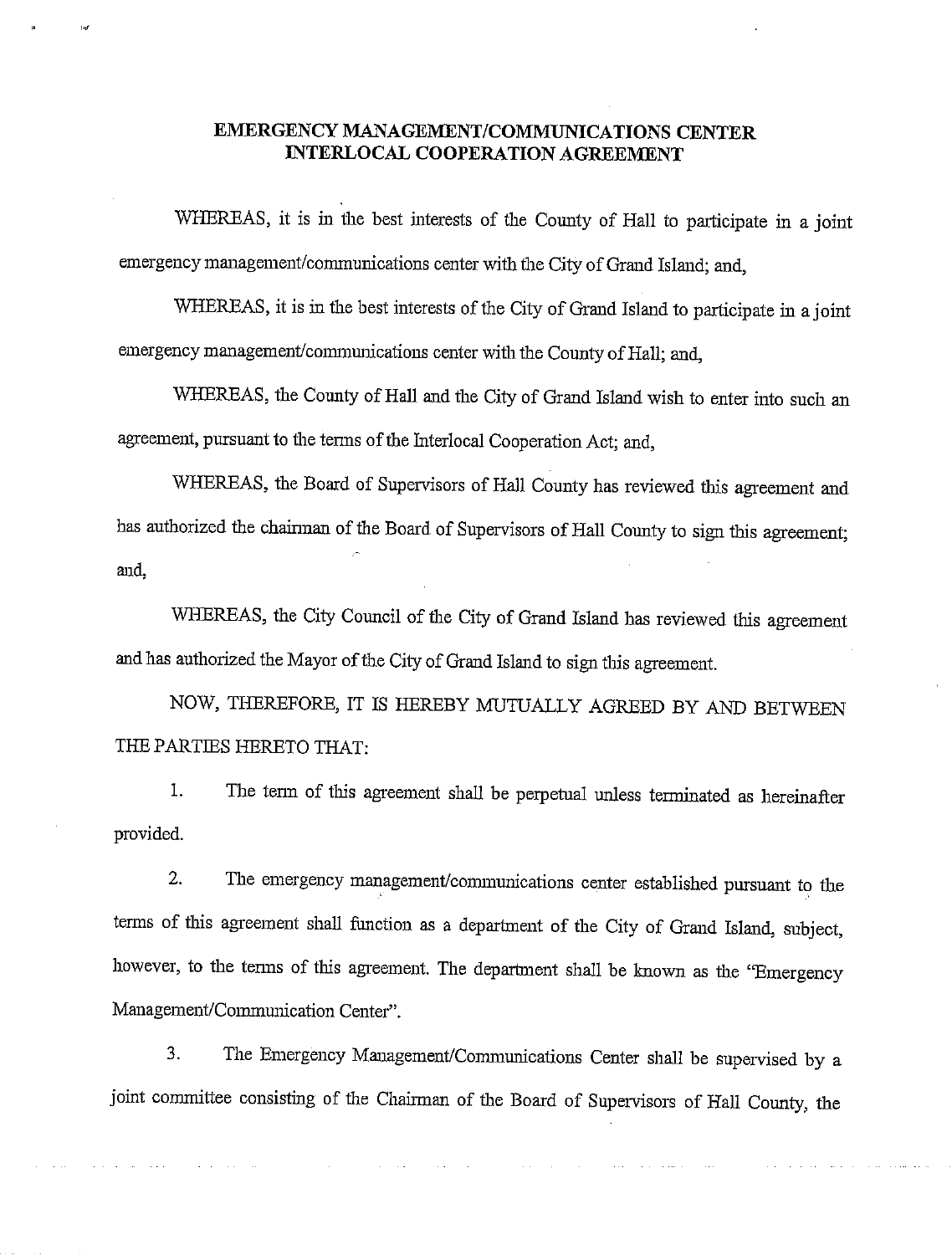Mayor of the City of Grand Island, two members of the Grand Island City Council and two members of the Board of Supervisors. The joint committee shall be responsible for: recommending and providing policy direction and serve as the advisory committee which govern operations of the Emergency Management/Communications Center, and recommending a budget to the Board of Supervisors of the County of Hall and the City Council of the City of Grand Island. In the event the members of the joint committee shall fail to agree as to any matter, such a matter shall be submitted to the Board of Supervisors and the City Council for determination, advising the Mayor of opposition or action.

All actions of the joint committee shall be reported in writing within seven days to the Board of Supervisors and the City Council.

 $4.$ The Director of the Emergency Management/Communications Center shall be an employee of the City of Grand Island and shall be subject to the employee policies, rules and regulations, including the disciplinary process for city employees. The Director of the Emergency Management/Communications Center shall also be entitled to the benefits of the city personnel systems as department head. The duties and responsibilities of the director shall include: direction and management of the day-to-day operations of the Emergency Management/Communications Center; attending meetings of the joint committee and giving them his/her opinion on any matter, either orally or in writing as may be required; accounting for all funds received and disbursed by the Emergency Management/Communications Center: preparing an annual budget for submission to the joint committee; and performing such other duties as may be required.

 $5<sub>1</sub>$ Employees of the Emergency Management/Communications Center below the level of the director shall be employees of the City of Grand Island and shall be subject to the

 $\overline{2}$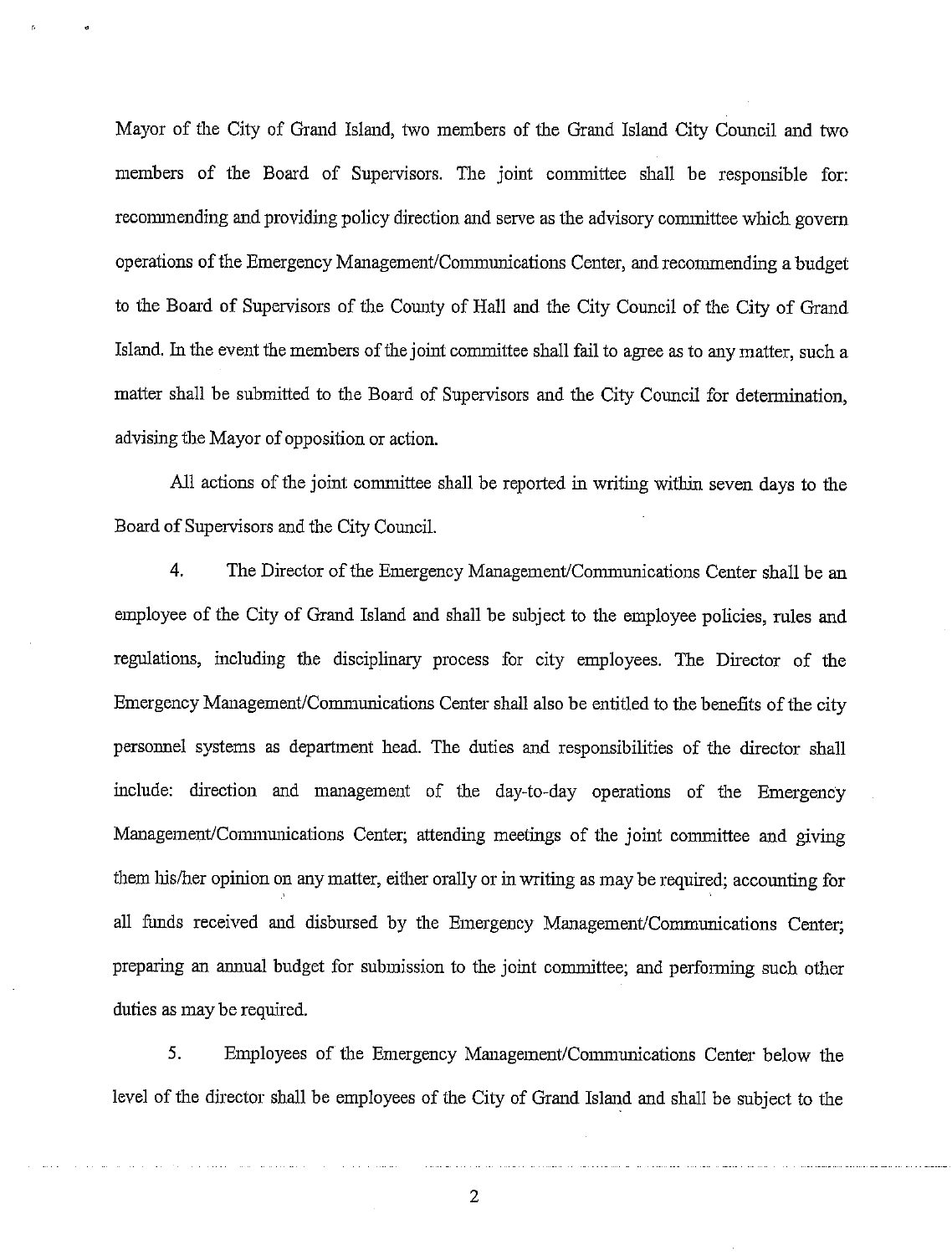employee policies, rules and regulations, including the disciplinary process for city employees, and shall also be entitled to the benefits of the city personnel system.

6. The purpose of the Emergency Management/Communications Center shall include operation of Emergency Management functions, operation of the 911 Emergency Center, and such other duties as shall from time to time be established.

 $7.$ The Emergency Management/Communications Center shall adopt a fiscal year commencing October  $1^{st}$  and terminating September  $30^{th}$ .

On or before June 15<sup>th</sup> in each year, the joint committee shall submit a 8. recommended budget to the Board of Supervisors of Hall County and the City Council of the City of Grand Island. The Board of Supervisors shall, prior to August 1<sup>st</sup>, in each vear, adopt a budget for funding of the Emergency Management/Communications Center for the next fiscal year. The City Council shall, prior to July 1<sup>st</sup>, formally review a budget for funding the Emergency Management/Communications Center for the next fiscal year, and shall adopt a budget for funding the Emergency Management/Communications Center prior to August 1st.

The receipts, expenditures, and payroll of the Emergency Management Center 9. shall be received and disbursed through the City Clerk/Finance Director's office of the City of Grand Island. The City of Grand Island shall regularly invoice the County of Hall for 50% of the balance of actual expenses following a credit of revenues received for that same period.

The expenses and receipts of the Emergency Management/Communications 10. Center shall be shared equally by the County of Hall and the City of Grand Island. These items shall include salary and fringe benefits costs; capital expenditures; receipts from sale of property; income from operations; supplies, maintenance; all emergency expenditures; claims, insurance; and other operating income and expenses. As long as the Emergency

3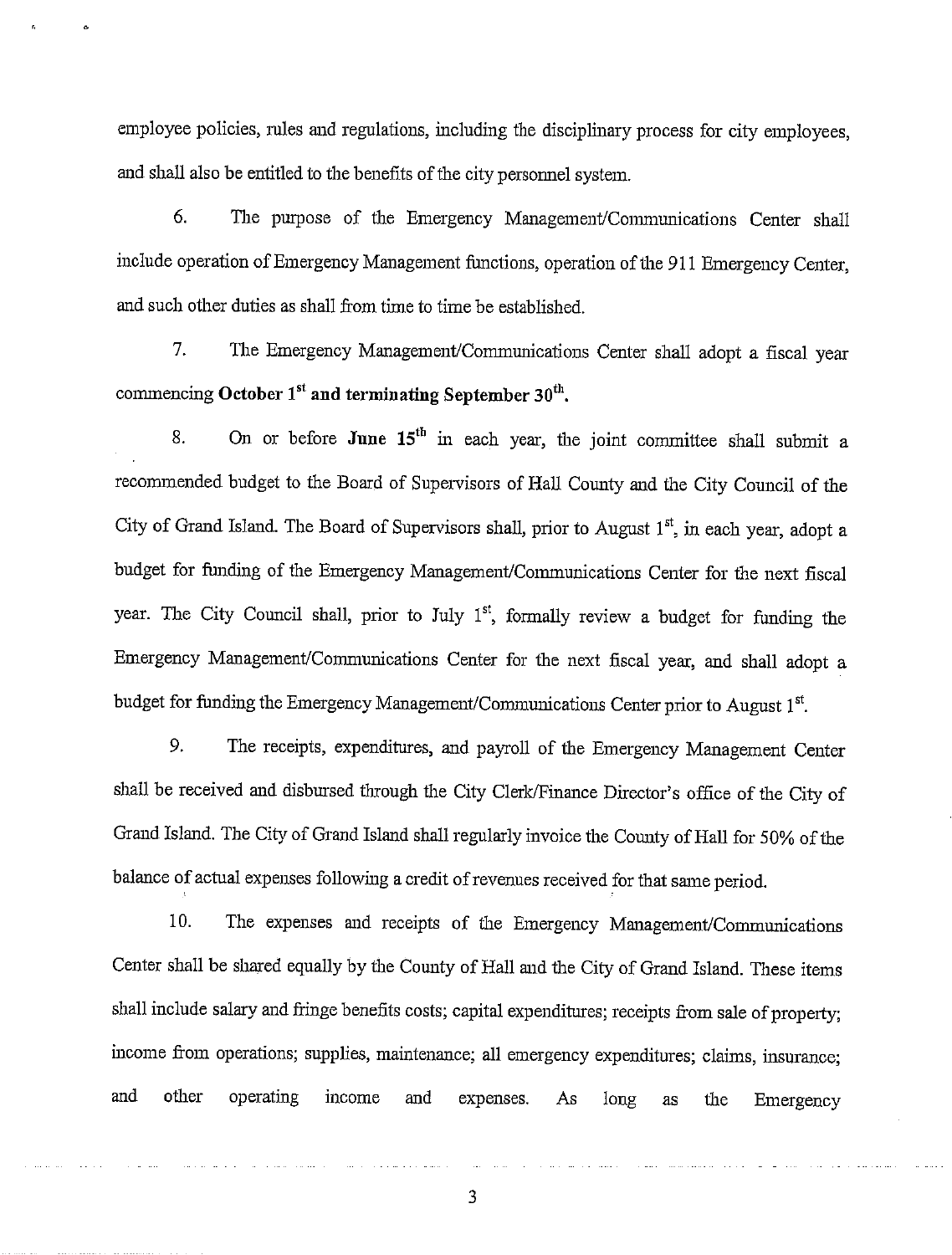Management/Communications Center is located in City Hall, no rent shall be charged for the space used by the Center. Any inequities resulting from the differing budget systems used to finance the Communications Center shall be adjusted between the parties in the following budget year or years.

11.  $All$ transferred property to or acquired bv the Emergency Management/Communications Center shall be owned jointly by the County of Hall and the City of Grand Island. Upon disposal of any property owned by the Communications Center, the proceeds shall be divided equally between the County of Hall and the City of Grand Island. In the event that this agreement is terminated and one of the parties continues operation of the same or similar service provided hereunder, either individually or in cooperation with some other entity. it is. understood and agreed that all property of the Emergency Management/Communications Center owned jointly by the parties hereto shall be transferred to such individual party without costs.

 $12.$ This agreement shall replace the Interlocal Cooperation Agreement between the parties dated October 24, 2006, and shall continue the operations hereunder except as specifically herein provided.

Either party may terminate this agreement effective on June  $30<sup>th</sup>$  in any year. 13. provided, written notice of such termination is delivered to the other party prior to March 1st of that year.

Dated this  $\frac{L}{\sqrt{2}}$  day of  $\sqrt{2009}$ .

CITY OF GRAND ISLAND, NEBRASKA, A Municipal Corporation,

ATTEST:

4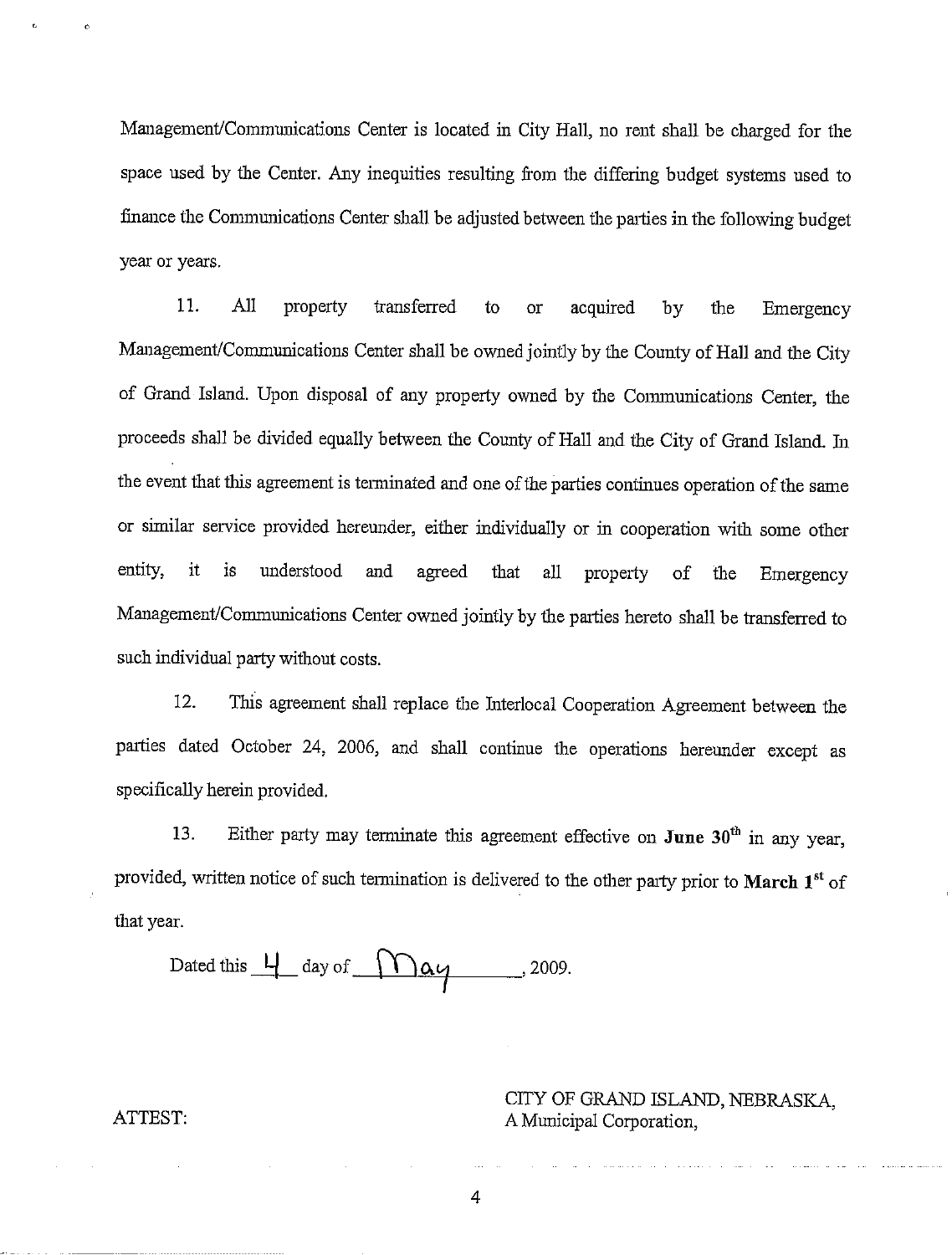$\partial a$ nde  $\mathbf{A}$ RaNae Edwards, City Clerk

By: Margan & Oforno<br>Margaret Hornady, Mayor

ATTEST:

Marla Conley, County Clerk 109

 $\sim 0.5$ 

 $\sim 10^{-1}$ 

COUNTY OF HALL, NEBRASKA,

 $By:$ 

Pamela Lancaster, Chairman Hall County Board of Supervisors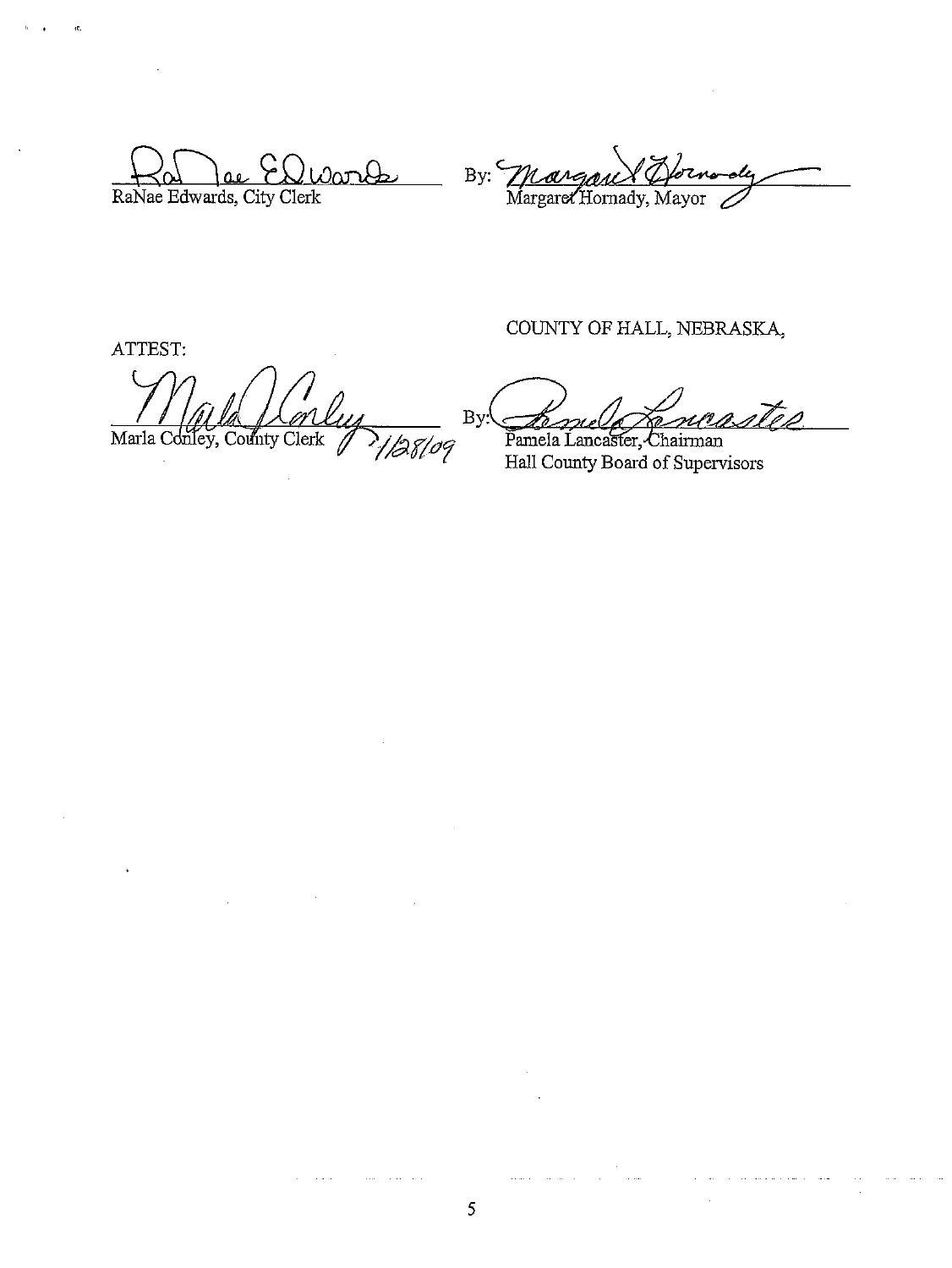#### EMERGENCY MANAGEMENT/COMMUNICATIONS CENTER **INTERLOCAL COOPERATION AGREEMENT**

WHEREAS, it is in the best interests of the County of Hall to participate in a joint emergency management/communications center with the City of Grand Island; and,

WHEREAS, it is in the best interests of the City of Grand Island to participate in a joint emergency management/communications center with the County of Hall; and,

WHEREAS, the County of Hall and the City of Grand Island wish to enter into such an agreement, pursuant to the terms of the Interlocal Cooperation Act; and,

WHEREAS, the Board of Supervisors of Hall County has reviewed this agreement and has authorized the chairman of the Board of Supervisors of Hall County to sign this agreement; and,

WHEREAS, the City Council of the City of Grand Island has reviewed this agreement and has authorized the Mayor of the City of Grand Island to sign this agreement.

NOW, THEREFORE IT IS HEREBY MUTUALLY AGREED BY AND BETWEEN THE PARTIES HERETO THAT:

1. The term of this agreement shall be perpetual unless terminated as hereinafter provided.

2. The emergency management/communications center established pursuant to the terms of this agreement shall function as a department of the City of Grand Island, subject, however, to the terms of this agreement. The department shall be known as the "Emergency Management/ Communications Center".

3. The Emergency Management/Communications Center shall be supervised by a joint committee consisting of the Chairman of the Board of Supervisors of Hall County, the Mayor of

County Proposal<br>Juble 9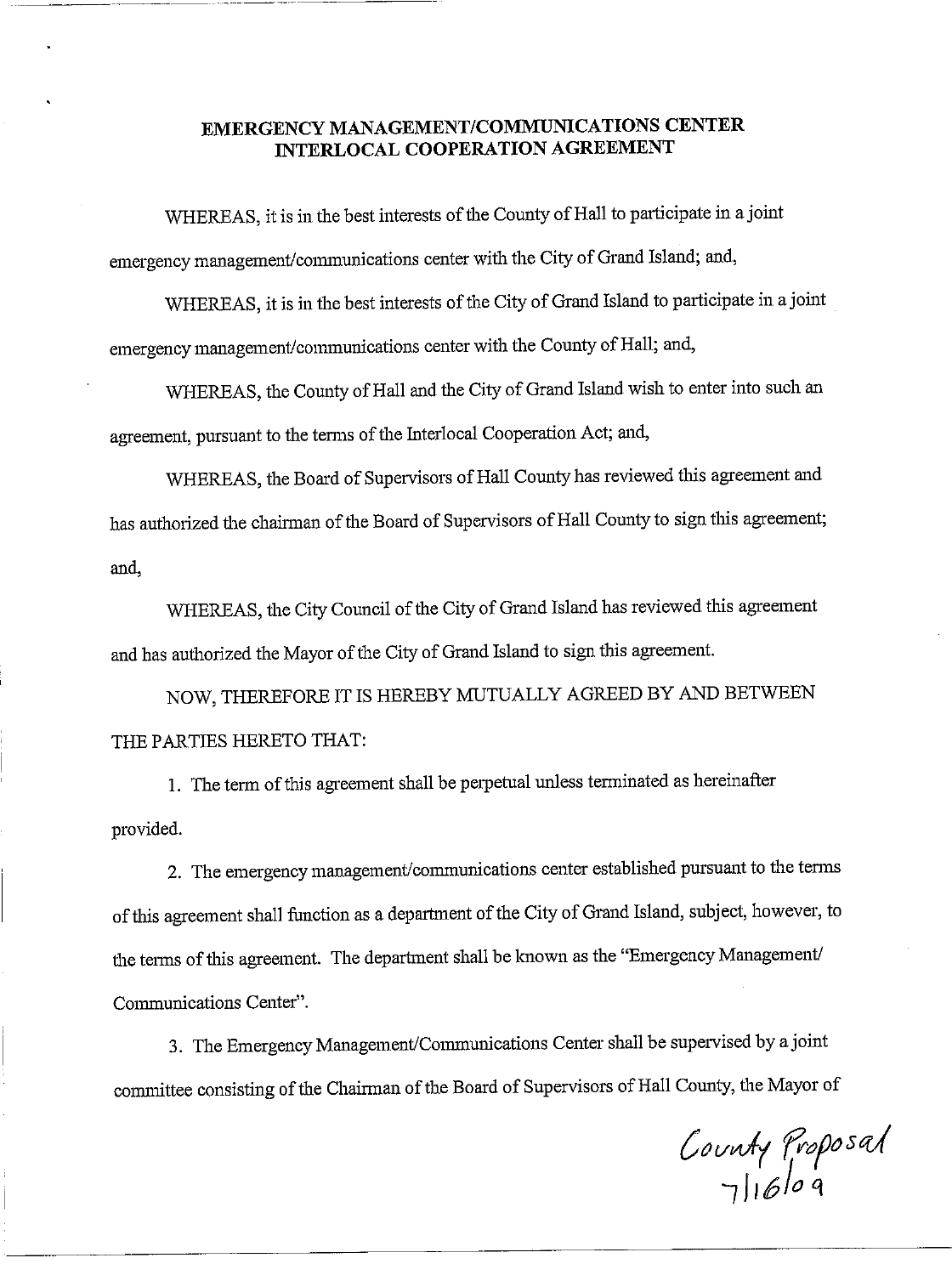the City of Grand Island, two members of the Grand Island City Council and two members of the Board of Supervisors. The joint committee shall be responsible for recommending and providing policy direction, serving as the advisory committee which governs operations of the Emergency Management/Communications Center, and recommending a budget to the Board of Supervisors of the County of Hall and the City Council of the City of Grand Island. In the event the members of the joint committee shall fail to agree as to any matter, such a matter shall be submitted to the Board of Supervisors and the City Council for determination, advising the Mayor of opposition or action.

All actions of the joint committee shall be reported in writing within seven days to the Board of Supervisors and the City Council.

4. The Director of the Emergency Management/Communications Center shall be an employee of the City of Grand Island and shall be subject to the employee policies, rules and regulations, including the disciplinary process for city employees. The Director of the Emergency Management/Communications Center shall also be entitled to the benefits of the city personnel systems as department head. The duties and responsibilities of the director shall include: direction and management of the day-to-day operations of the Emergency Management/ Communications Center; attending meetings of the joint committee and giving them his/her opinion on any matter, either orally or in writing as may be required; accounting for all funds received and disbursed by the Emergency Management/Communications Center; preparing an annual budget for submission to the joint committee; and performing such other duties as may be required.

5. Employees of the Emergency Management/Communications Center below the level of the director shall be employees of the City of Grand Island and shall be subject to the

C'ounty Proposal<br>7/16/09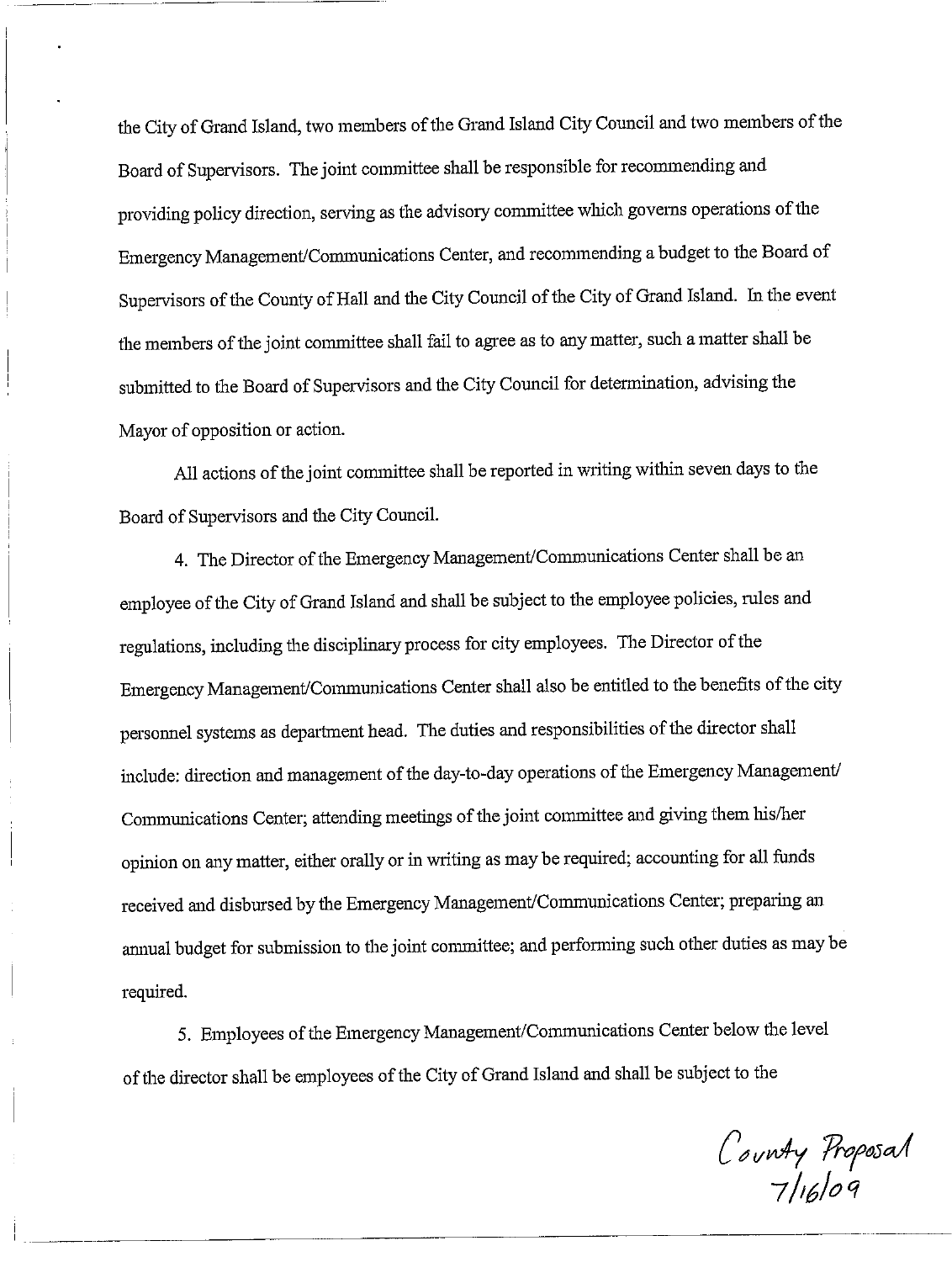employee policies, rules and regulations, including the disciplinary process for city employees and shall also be entitled to the benefits of the city personnel system.

6. The purpose of the Emergency Management/Communications Center shall include operation of Emergency Management functions, operation of the 911 Emergency Center, and such other duties as shall from time to time be established.

7. The Emergency Management/Communications Center shall adopt a fiscal year commencing October  $1<sup>st</sup>$  and terminating September  $30<sup>th</sup>$ .

8. On or before June 15<sup>th</sup> in each year, the joint committee shall submit a recommended budget to the Board of Supervisors of Hall County and the City Council of the City of Grand Island. The Board of Supervisors shall, prior to August 1<sup>st</sup>, in each year, adopt a budget for funding of the Emergency Management/Communications Center for the next fiscal year. The City Council shall, prior to July  $1<sup>st</sup>$ , formally review a budget for funding the Emergency Management/Communications Center for the next fiscal year, and shall adopt a budget for funding the Emergency Management/Communications Center prior to August 1st.

 $\ast$ 9. The receipts, expenditures and payroll of the Emergency Management/ Communications Center shall be received and disbursed through the City Clerk/Finance Director's office of the City of Grand Island. The City of Grand Island shall monthly invoice the County of Hall for 50% of the actual expenses incurred under the "General Fund - Emergency Management Budget," following a credit of 50% of the corresponding budget revenues for that same period; 50% of the actual expenses incurred under the "General Fund - Local Emergency Planning Committee Budget" following a credit of 50% of the corresponding budget revenues for that same period; and 30% of the actual expenses incurred under the "General Fund -Communications Budget" following a credit of 30% of the corresponding budget revenues for

County Proposal<br>7/16/09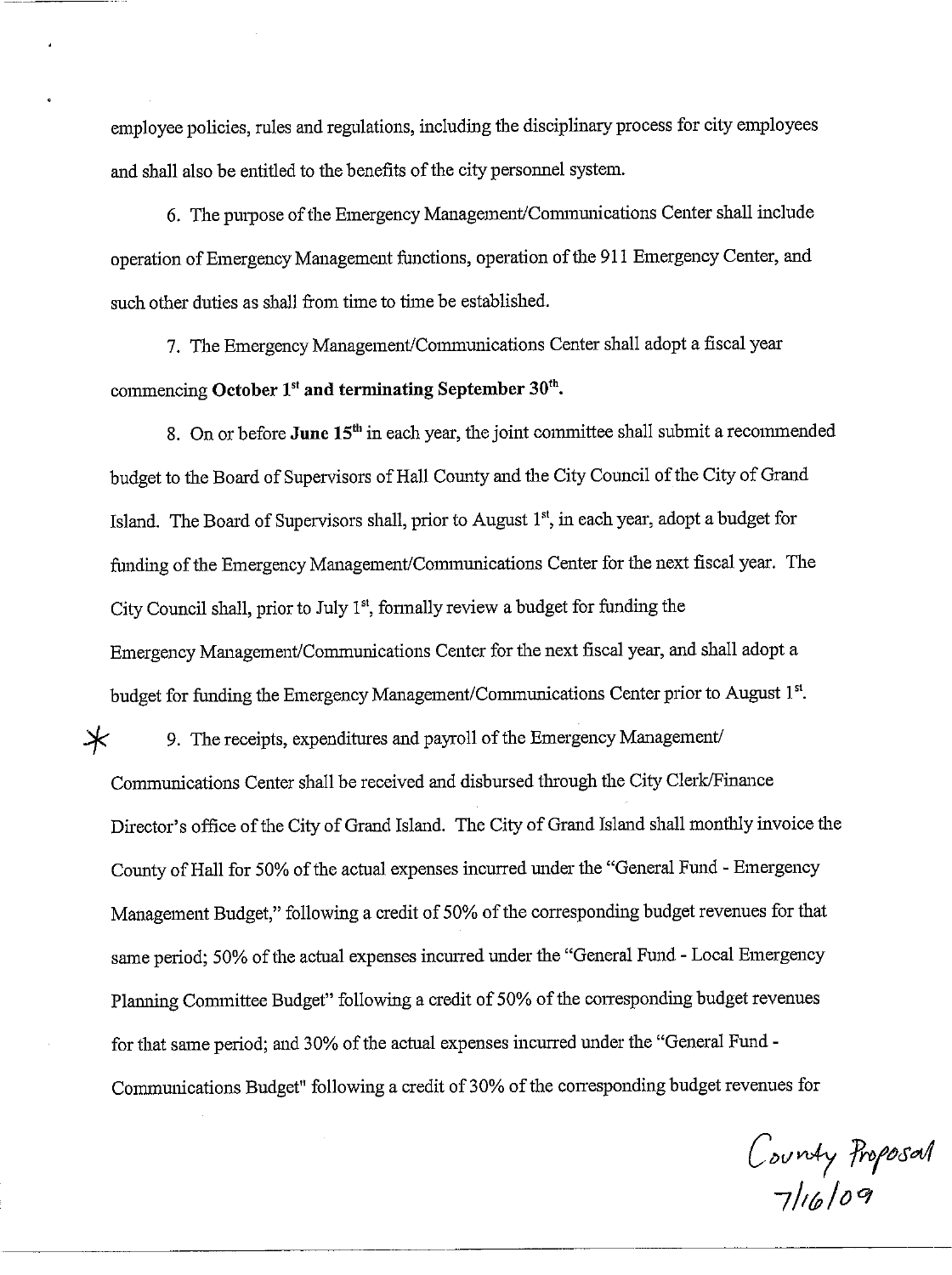that same period. The foregoing calculations will be exclusive of E911 Revenues collected by the City of Grand Island and the County of Hall. Said E911 Revenues shall be held in a segregated account to be spent only for the purchase, maintenance and replacement of 911 equipment.  $\left($ 

10. The expenses and receipts of the Emergency Management/Communications Center  $\boldsymbol{\times}$ shall be shared by the County of Hall and the City of Grand Island in the percentages set forth in Paragraph 9 hereof. These items shall include salary and fringe benefits costs; capital expenditures; receipts from sale of property; income from operations; supplies; maintenance; all emergency expenditures; claims, insurance; and other operating income and expenses. As long as the Emergency Management/Communications Center is located in City Hall, no rent shall be charged for the space used by the Center. Any inequities resulting from the differing budget systems used to finance the Communications Center shall be adjusted between the parties in the following budget year or years.

11. All property transferred to or acquired by the Emergency Management/ Communications Center shall be owned jointly by the County of Hall and the City of Grand Island in the percentages set forth in Paragraph 9 hereof. Upon disposal of any property owned by the Communications Center, the proceeds shall be divided by said percentages between the County of Hall and the City of Grand Island. In the event that this agreement is terminated and one of the parties continues operation of the same or similar service provided hereunder, either individually or in cooperation with some other entity, it is understood and agreed that all property of the Emergency Management/Communications Center owned jointly by parties hereto shall be transferred to such individual party without cost.

County Proposal<br>7/16/09